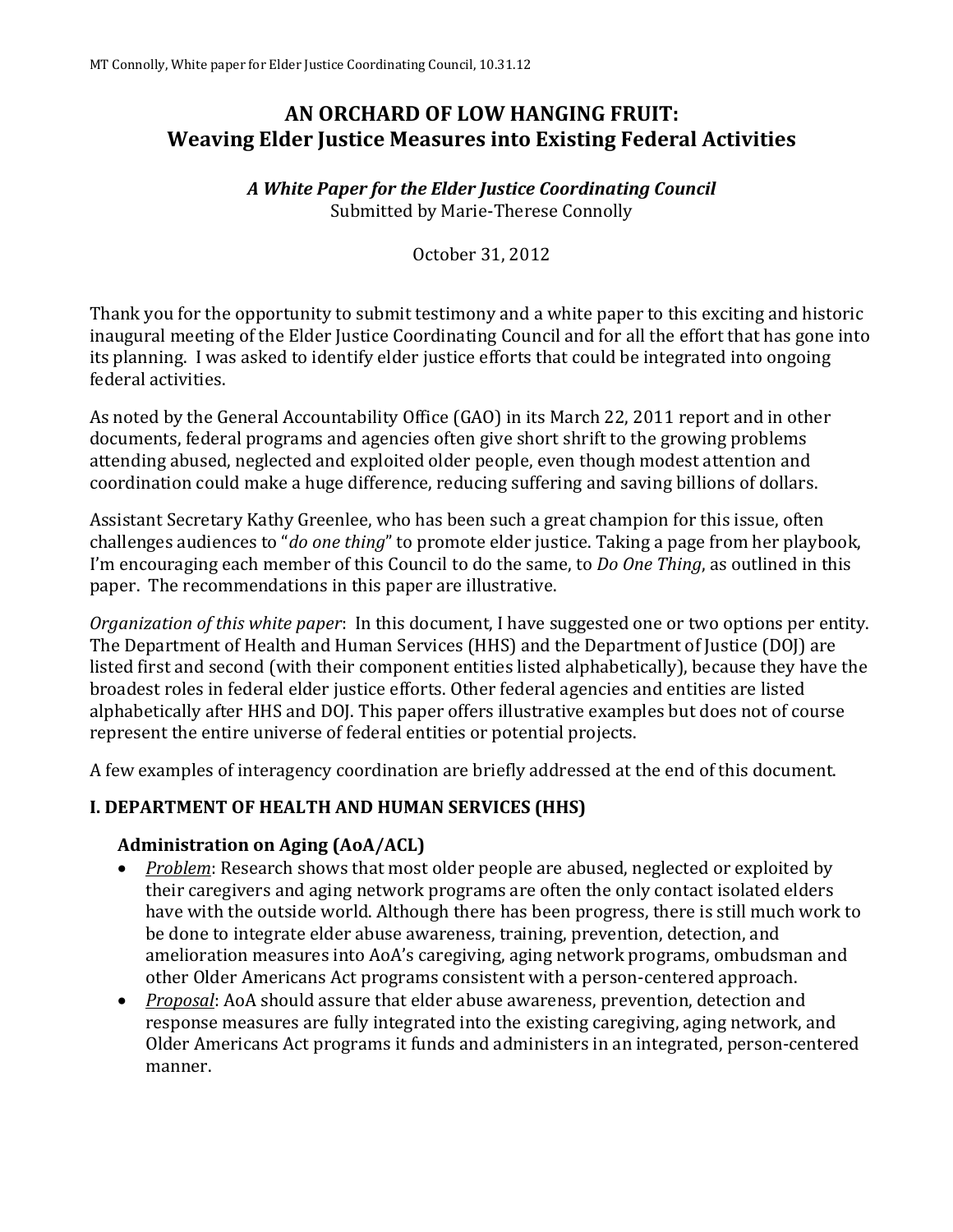### **Administration for Children and Families (ACF). Family Violence Prevention and Services Office**

- *Problem:* Some of elder abuse is domestic violence in old age, or fall out from other types of family violence. Programs and shelters designed to address such violence among younger people often fail to serve older victims.
- *Proposal:* The Family Violence Prevention and Services office should provide training and technical assistance to coalitions and direct service providers to urge and equip them to better meet the needs of older victims.

### **Administration for Children and Families (ACF), Children's Bureau**

- *Problem*: The Children's Bureau has a long history of leadership in collecting data about child abuse and funding a resource center to address it. Expertise relating to both data collection and resource center could help to inform similar efforts relating to elder abuse.
- *Proposal*: Children's Bureau data collection and resource center experts should share relevant expertise to enhance elder justice data collection efforts and resource centers.

### **Assistant Secretary for Planning and Evaluation (ASPE)**

- *Problem:* The elder abuse field is decades behind child abuse in data collection. Child protection experts (including those at ASPE) have worked collaboratively with outside experts and states for decades to identify common data points and collect data accordingly.
- *Proposal:* To convene a working group that can begin to identify core data elements and states willing to pilot initial data collection. State grantees awarded HHS elder abuse prevention grants provide an initial potential group of state entities to engage in the effort. ASPE, as the agency working with the national evaluator for those prevention grants and given its expertise in data collection and evaluation, is in a unique position to lay a foundation for elder abuse data collection, in consultation with AoA, BJS and other components. Other experts to engage in the conversation include: (1) data collection and information technology experts with relevant expertise; (2) representatives from states in addition to Alaska, California, New York, and Texas (the four receiving prevention grants); and (3) experts in a range of state systems and programs issues relevant to elder abuse and EA data. The working group could identify common data points, structure a pilot project, and make recommendations for how to proceed.

### **Centers for Disease Control and Prevention (CDC)**

- *Problem*: Elder abuse is a significant public health issue that has received a fraction of the recognition and CDC resources allocated to child abuse, intimate partner violence, quality of care, and healthy aging initiatives.
- *Proposal*: CDC should integrate elder abuse, neglect and exploitation issues into its surveillance, violence and injury prevention, aging, and health quality programs, for example by (1) supporting cross-unit and cross-Center collaborations addressing or with the potential to address elder abuse, and (2) creating and supporting the extension of existing surveillance programs to capture elder abuse-related data, for example surveys relating to aging, disability, mental health, substance abuse, long term care, and injury.

# **Centers for Medicare and Medicaid Services (CMS)**

*Problem*: Medicaid & Medicare reimbursement policy inhibits elder abuse prevention.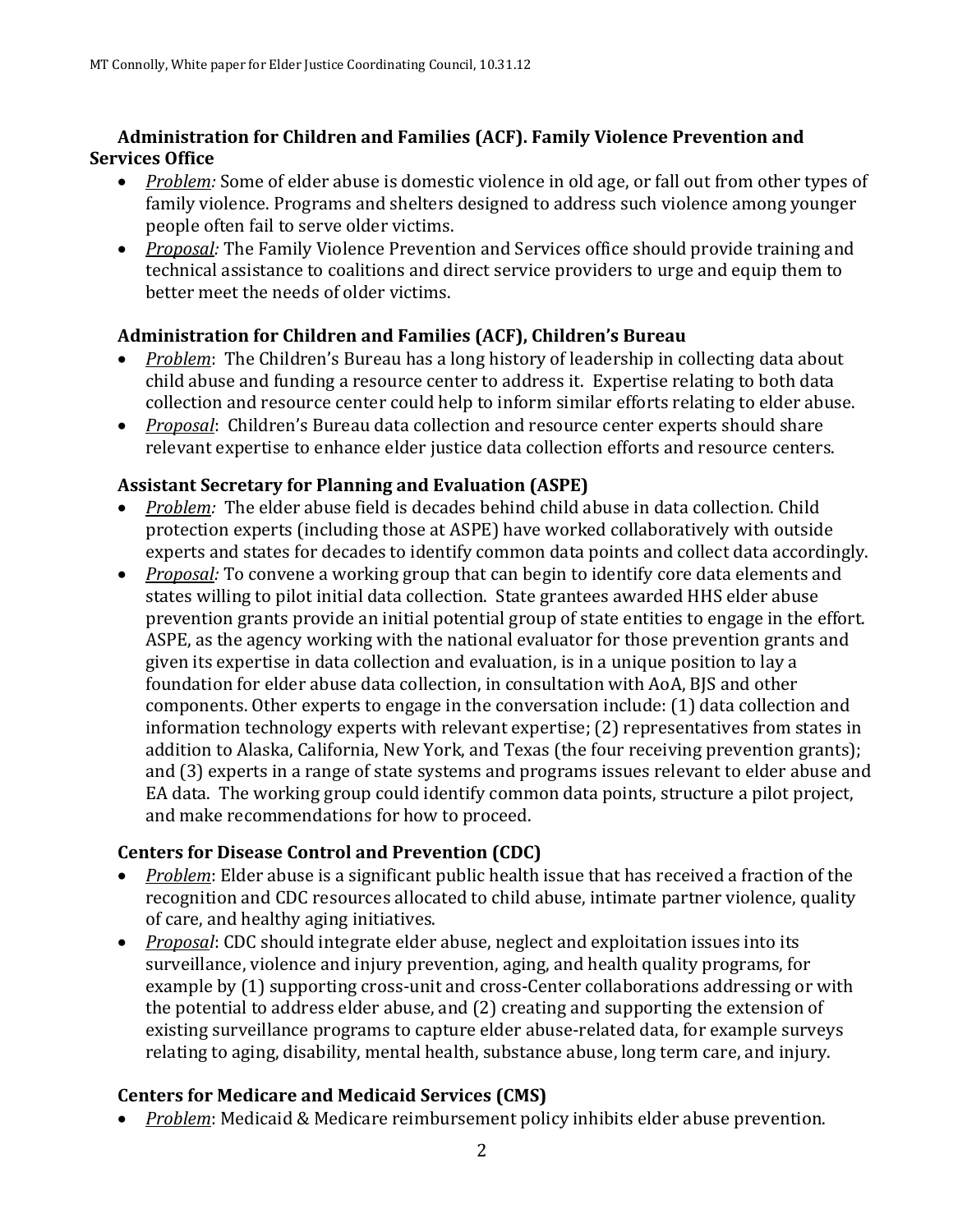- *Proposal*: Convene a group of experts to identify suggested modifications to Medicare and Medicaid reimbursement policy to promote prevention, such as house calls for high risk elders or for time geriatric health professionals spend with patients and families on prevention.
- *Problem*: Due to personal preference and trends in policy (such as waiver programs), older Americans increasingly will receive publicly-funded care in at home. But we have not figured out how to prevent, detect and address elder abuse at home in ways that respect beneficiaries' autonomy and privacy, while assuring their safety, and assuring that public dollars are not squandered on worthless or nonexistent care.
- *Proposal*: CMS should develop demonstration projects designed to promote quality and prevent, detect, and ameliorate abuse, neglect and exploitation at home, particularly by caregivers paid with public dollars.

### **Health Resources and Services Administration (HRSA)**

- *Problem*: Vulnerable populations, such as those served by the types of health centers funded by HRSA's Health Centers Program, are at heightened risk for elder abuse, but rarely receive the help they need to prevent or address the problem.
- *Proposal*: HRSA should begin to integrate elder abuse detection, intervention and prevention into select health centers in its Health Centers Program, and collect data regarding the process.

# **National Institutes of Health (NIH)**

### *National Institute on Aging (NIA)*

- *Problem*: As reported by the GAO, NIA spent 1/1000<sup>th</sup> of its budget on elder abuse research in 2009, a number consistent with its scant expenditures on the issue in other years. We urgently need rigorous elder abuse research especially regarding prevention, intervention, and to better understand how the target population defines success.
- *Proposal*: NIA should specify in a statement of interest that EA is a priority funding area. In addition, NIA should issue a funding opportunity announcement that specifies elder mistreatment as its topic. This announcement could (and ideally would) be joined by other institutes listed in this white paper. In addition, it should annually fund at least one elder abuse research Request For Proposals and assure the review panel includes people who understand the issue's complexities.

### *National Institute on Mental Health (NIMH)*

 *Problem*: Preliminary research indicates that mental health problems lead to increased rates of elder abuse and that elder abuse leads to increased rates of mental health problems (both among victims and those pressed into service because of the toll of that victimization). (One study concludes that verbal abuse has even worse consequences for the mental health than physical abuse for women aged 50 – 79.) Despite its epidemic rates, elder abuse rarely is included in discussions, research, or programs relating to mental health.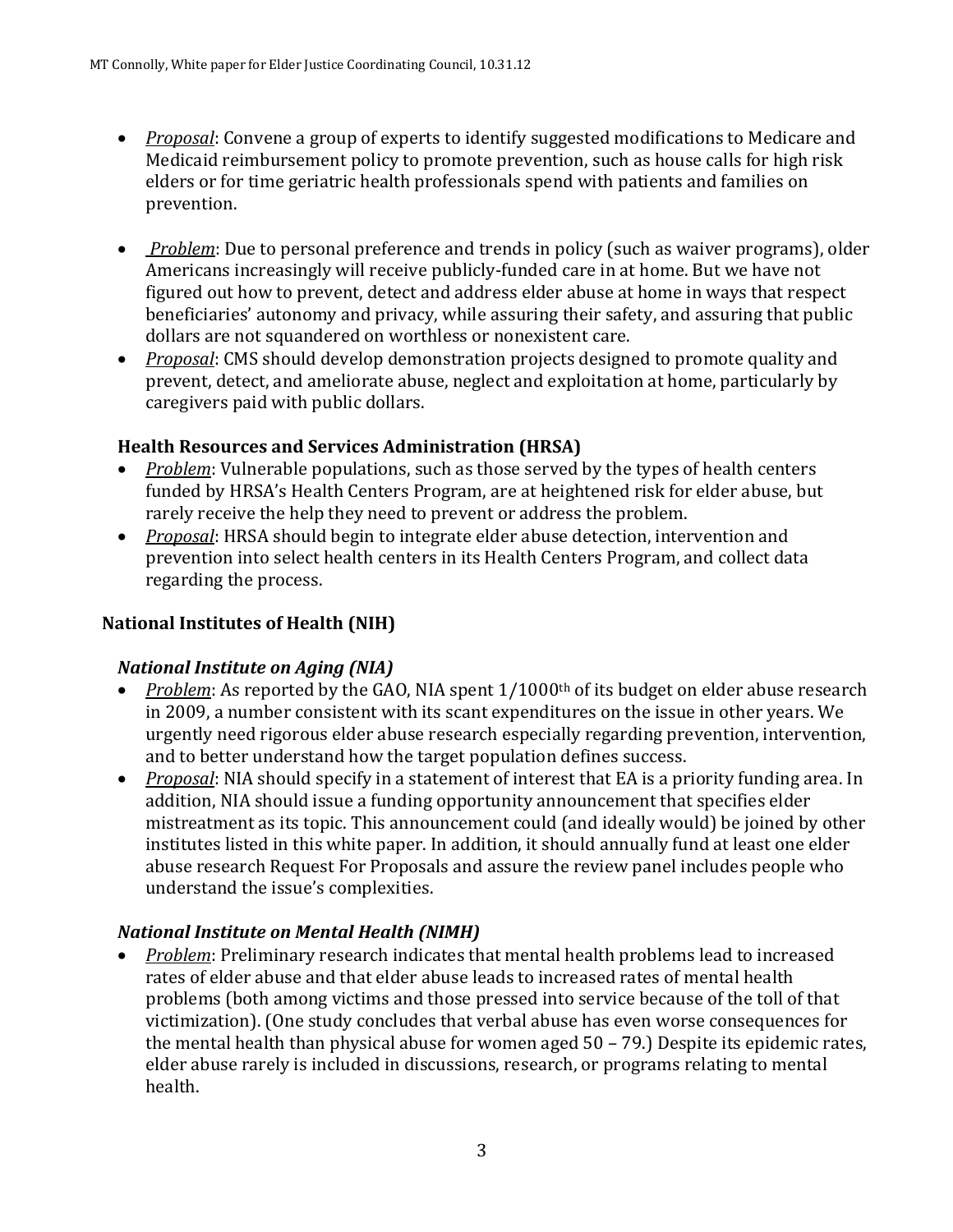*Proposal:* NIMH should fund research that examines the relationship between mental health and elder abuse, and how addressing mental health issues among both potential perpetrators and victims more effectively can prevent or reduce elder abuse.

### *NIMH and/or the National Institute on Drug Abuse (NIDA) and the National Institute on Alcohol Abuse and Alcoholism (NIAAA)*

- *Problem*: Anecdotal reports indicate that those who abuse, neglect or exploit older people most often are adult children, grandchildren and others with developmental disabilities, behavioral health and/or substance abuse issues, and that substance abuse and mental health issues often also are present among victims of elder abuse. Initial research indicates that interventions with (potential) perpetrators often are more successful in preventing elder abuse than interventions with (potential) victims.
- *Proposal*: NIMH, NIDA, and/or NIAAA should begin to recognize and fund research to illuminate what types of interventions targeting behavioral and mental health, and substance abuse issues are most effective in addressing and preventing elder abuse.

### *National Institute on Nursing Research (NINR)*

- *Problem*: Nurses are on the front lines of elder abuse response, as care providers in hospitals, long term care facilities, hospice, palliative care, and home care settings, as health researchers, administrators, and care managers, and as trainers (such as the International Association of Forensic Nurses who developed a training program on elder abuse).
- *Proposal*: Nurses were in the vanguard of conducting forensic evaluations and supporting victims of sexual assault with the Sexual Assault Nurse Examiner programs. NINR should example potential corollary roles for nurses relating to elder abuse. In addition, NINR could pilot test various types of training to determine what tools nurses need to most effectively prevent, detect and respond to elder abuse, and participate in multidisciplinary teams that address the problem.

# *National Institute on Minority Health and Health Disparities (NIMHD)*

- *Problem*: Research indicates that African Americans disproportionately live in worse nursing homes than whites, are victims of financial exploitation about twice as often as whites, and that Latinos are victimized by all sorts of elder abuse at roughly four times the rate of whites. In addition, cultural norms and immigration status has been shown to have a relationship to elder abuse in the Asian American community.
- *Proposal:* NIMHD should integrate elder abuse considerations into ongoing research on health disparities and aging to identify the role of elder abuse, its nature and prevalence in various populations, what constitute protective factors, and how to provide those on the front lines with better guidance about how to identify, prevent and address elder abuse in minority communities.

# **Office of Civil Rights (HHS-OCR)**

*Problem:* Same as for NIMHD.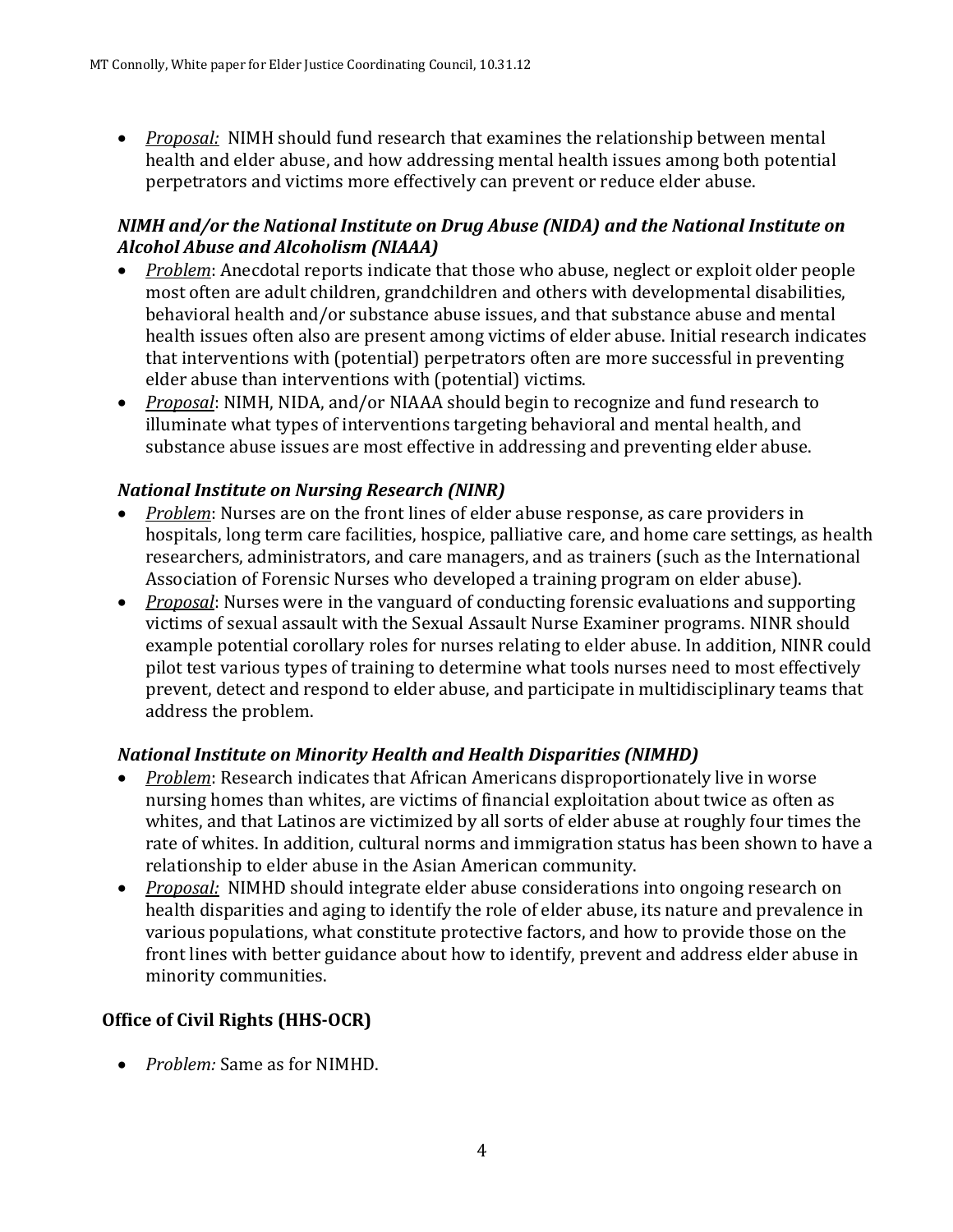*Proposal*: OCR in collaboration with DOJ's Civil Rights Division, should investigate (possibly including by testing) potentially discriminatory practices, and consider the disparate health consequences of elder abuse in promulgating regulations and policy to address it.

- Problem: Fears or threats of HIPAA violations often are an impediment to the prevention, detection and response to elder abuse. Though HIPAA concerns may be well-intended, many experts believe that they actually may exacerbate elder abuse. (See testimony and white paper of Mark Lachs, MD submitted to the EJCC.)
- *Proposal*: OCR should work with DOJ to promulgate guidance and raise awareness about how individuals, entities and multidisciplinary teams should navigate HIPAA issues in the prevention, detection, treatment and amelioration of elder abuse so that HIPAA compliance enhances not undermines elder justice.

### **Office of the Inspector General (HHS OIG)**

- *Problem*: Most elder justice related laws are not adequately funded or implemented. Sometimes this is because of inadequate congressional appropriations. Often, however, more could be done by the administration with existing resources, as pointed in GAO's March 22, 2011 report.
- *Proposal*: OIG should begin to assess implementation of federal elder justice laws by HHS components, including implementation of the Elder Justice Act, the Older Americans Act, the Family Violence Prevention and Services Act, and other laws as they pertain to elder abuse. In addition, OIG should promote measures designed to prevent and redress Medicare and Medicaid fraud and abuse and neglect of the individual beneficiaries of those programs, whether in cases pursued by DOJ, HHS or OIG, in industry guidance OIG promulgates, or in its oversight of Medicaid Fraud Control Units.

### **Substance Abuse and Mental Health Administration**

- *Problem*: Although practitioners report a strong correlation between mental illness and substance abuse on one hand, and elder abuse on the other, SAMHSA's programs rarely address elder abuse.
- *Proposal*: SAMHSA should incorporate elder abuse considerations in its existing screening programs for substance abuse and depression (SBIRT). For example, it should consider, in addition to screening for depression and substance abuse, also screening older people for dementia, and both older people and their caregivers for the risk of abuse, neglect or exploitation that has occurred or is ongoing.

# **II. DEPARTMENT OF JUSTICE (DOJ)**

### **Office of Justice Programs**

### *National Institute of Justice*

 *Problem*: There is a dearth of research to assist in the detection of elder abuse, illuminate forensic aspects of the problem, to assist law enforcement and prosecutors in bringing elder abuse cases, or to guide those who create multidisciplinary centers to address elder abuse in what practices are most successful.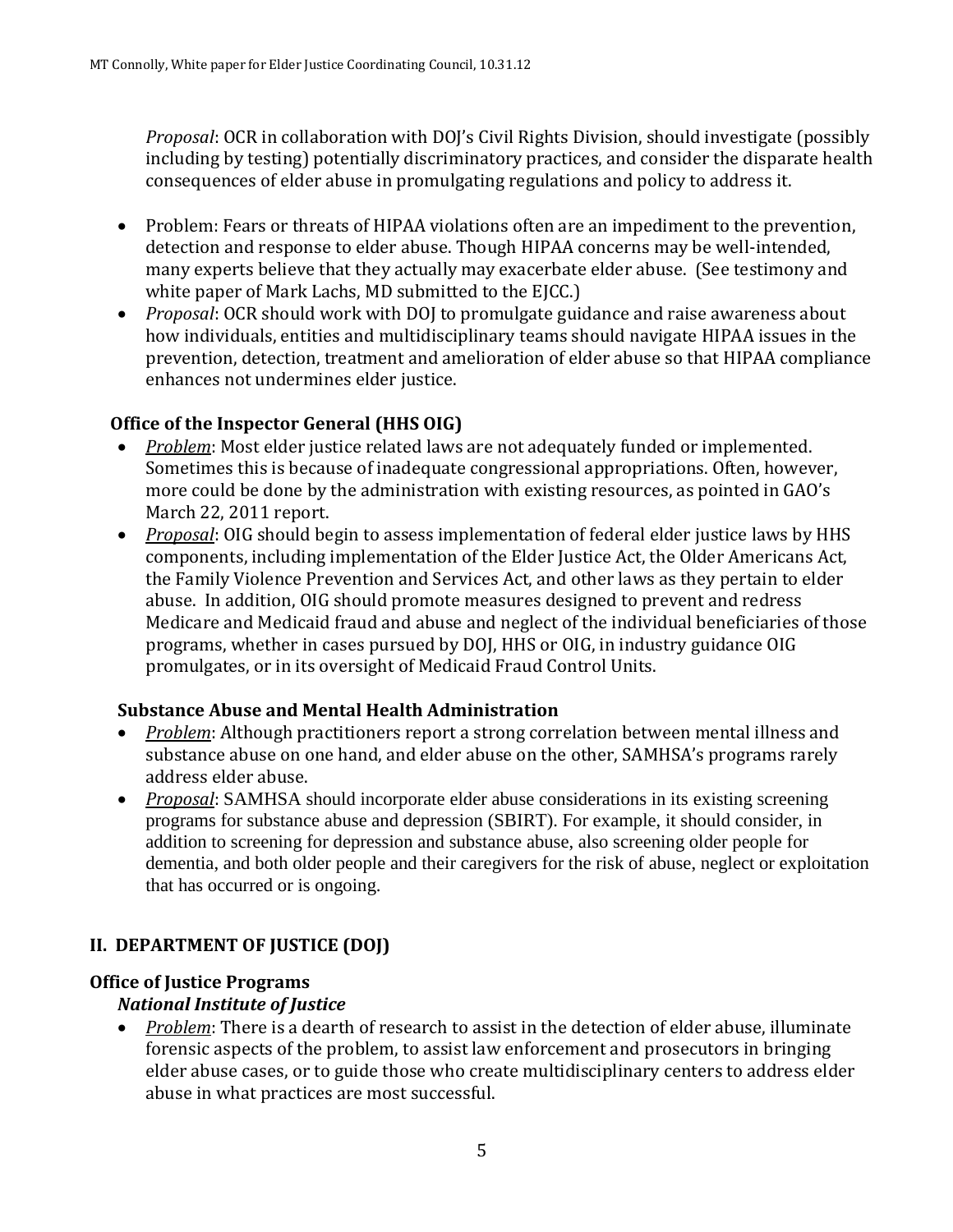*Proposal*: NIJ should continue to fund research to identify forensic markers, develop forensic knowledge, provide practical tools to those on the front lines in the detection and redress of elder abuse, facilitate the coordination of the many systems involved in elder abuse, evaluate multidisciplinary (forensic) centers about process and outcomes (beyond just prosecution), and encourage the dissemination knowledge that has been generated (such as the bruising studies). In addition, NIJ should work with HHS research entities to develop some consensus about what tools those on the front lines should use and how they should use them to screen for elder abuse, an issue about which there is considerable confusion and diversity of practice.

# *Office for Victims of Crime (OVC)*

- *Problem*: There are few victim services designed or available to meet the needs of older victims, who often have complex medical, mental health, legal, financial, and/or housing needs. In addition, little is known about how best to meet their needs or about the efficacy of those programs that do exist. And assistance to older victims accounts for a small fraction of victim assistance funds.
- *Proposal*: OVC should encourage states to use some of the formula grant funds on elder justice measures and do so itself with the discretionary funds that it controls, to begin developing a better knowledge base about what programs and types of advocacy best serve older victims of various types of abuse, neglect and exploitation.

### **Bureau of Justice Statistics (BJS)**

- *Problem*: BJS has devoted scarce resources to collect, analyze, publish, or disseminate information about elder abuse, who commits it, who's victimized by it, or to otherwise illuminate who is victimized by and perpetrating elder abuse, and how the justice system responds to the problem. (Recent BJS reports about prison rape have done much to illuminate and target the response to another difficult issue.)
- *Proposal*: To date, BJS has begun one small pilot program to gather data from one local prosecutor's office about its elder abuse cases. BJS should expand that project to include additional prosecutors offices. It also should develop a validated data collection instrument to collect justice system data about elder abuse, and consult with HHS, and experts in other fields about how best to go about doing so across different systems and levels of government.

### **Office on Violence Against Women (OVW)**

- *Problem:* Some percentage of elder abuse is domestic violence, sexual assault and stalking in old age, but OVW programs often fail to recognize or address the needs of older victims.
- *Proposal:* OVW should continue to support the VAWA's abuse in later life program as a stand alone program, and integrate the needs and concerns of older victims into all VAWA programs except those relating specifically to teen dating violence

# **Litigating Components (Civil, Criminal, & Civil Rights Divisions, and US Attorneys Offices)**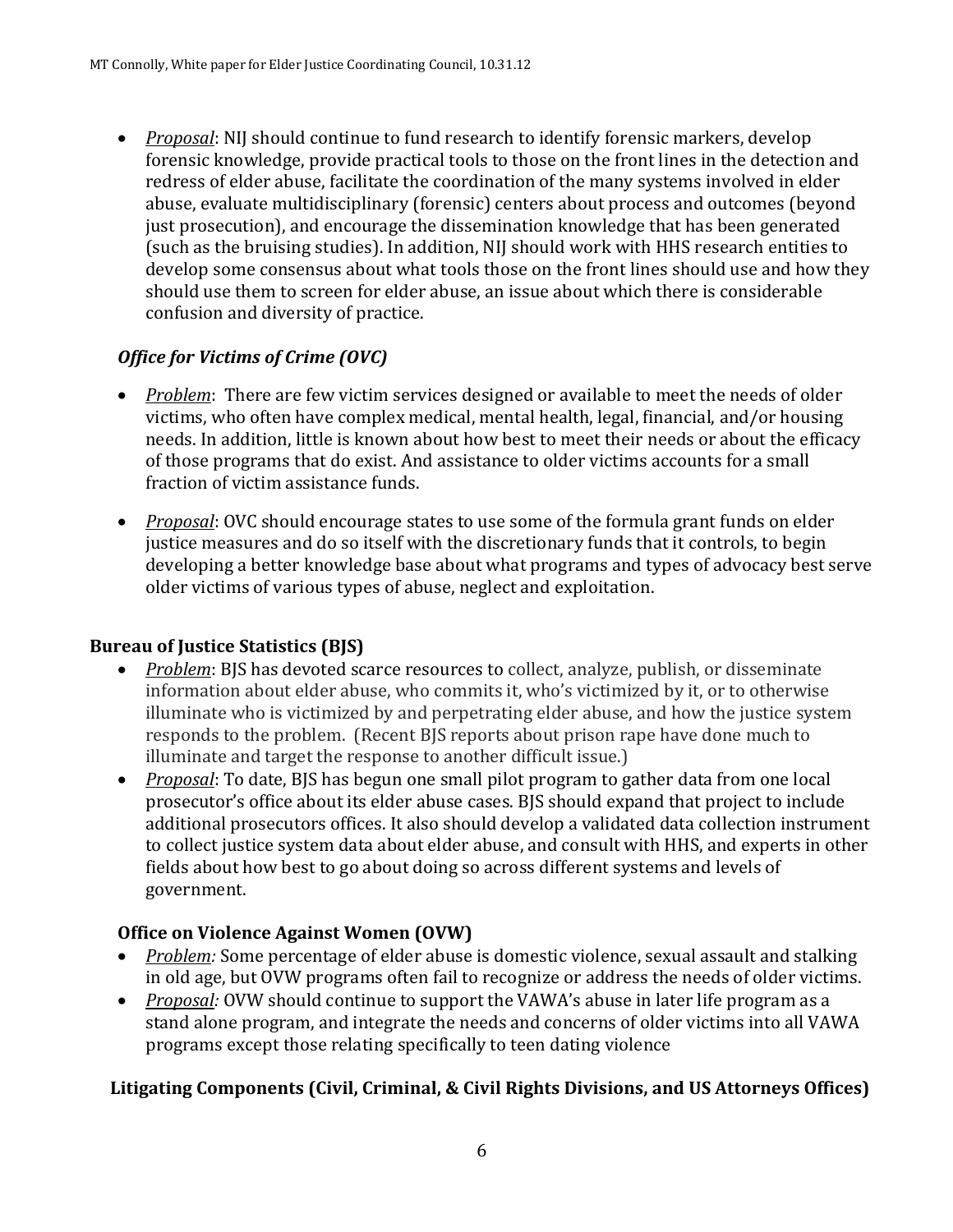- *Problem*: Relatively few cases that can be pursued under federal law involving abuse, neglect or financial exploitation of older people are prosecuted by DOJ.
- *Proposal*: DOJ should assign additional priority to civil and criminal prosecutions of those who defraud Medicare and Medicaid by seeking reimbursement for worthless and nonexistent services, thereby not providing beneficiaries care they urgently need and on which they depend. In addition, DOJ should step up efforts to pursue financial exploitation of older people, in particular fraud and exploitation schemes targeting older people that cross state or international boundaries.

### *Civil Rights Division*

- *Problem*: Research indicates that African Americans disproportionately live in worse nursing homes than whites, are victims of financial exploitation about twice as often as whites, and that Latinos are victimized by all sorts of elder abuse at roughly four times the rate of whites. In addition, cultural norms and immigration status has been shown to have a relationship to elder abuse in the Asian American community.
- *Proposal*: The Civil Rights Division should investigate, if necessary use testers, to determine to what extent racial and ethnic disparities, violate any laws, and if so, redress those violations. In addition, it should investigate alleged violations of the constitutional rights of institutional persons and pursue such cases.

# **CONSUMER FINANCIAL PROTECTION BUREAU (CFPB)**

- *Problem*: We don't know the economic cost of elder financial exploitation.
- *Proposal*: CFPB economists should work with its Office of Older Americans, in consultation with outside experts, to design a methodologically rigorous study to measure the cost of elder financial exploitation on older people, their families, on Medicare, Medicaid, and other health care programs, on employers and businesses, on public housing programs and other social programs, and on the wages and health care of caregivers.

# **CORPORATION FOR NATIONAL AND COMMUNITY SERVICE (CNCS)**

- *Problem*: Elder abuse is a problem that can be addressed in part with the efforts of welltrained, well-deployed volunteers to address gaps, for example insufficient numbers of financial experts to provide counseling and assistance in cases of financial exploitation.
- *Proposal*: The CNCS should explore with experts in the field how best to train volunteers to effectively provide education regarding financial literacy and capacity, and assist in pursuing cases of financial exploitation, potentially as a Special Initiative or through its Senior Corps, Social Innovation Fund, and/or Volunteer Generation Fund. There are many ways such programs could contribute to reducing elder abuse, neglect and exploitation, and assist those on the front lines to address it more effectively.

### **FEDERAL TRADE COMMISSION (FTC)**

• *Problem:* Research reveals that millions of older people lack the capacity to make fully informed financial choices and to protect themselves from deceptive and unfair practices.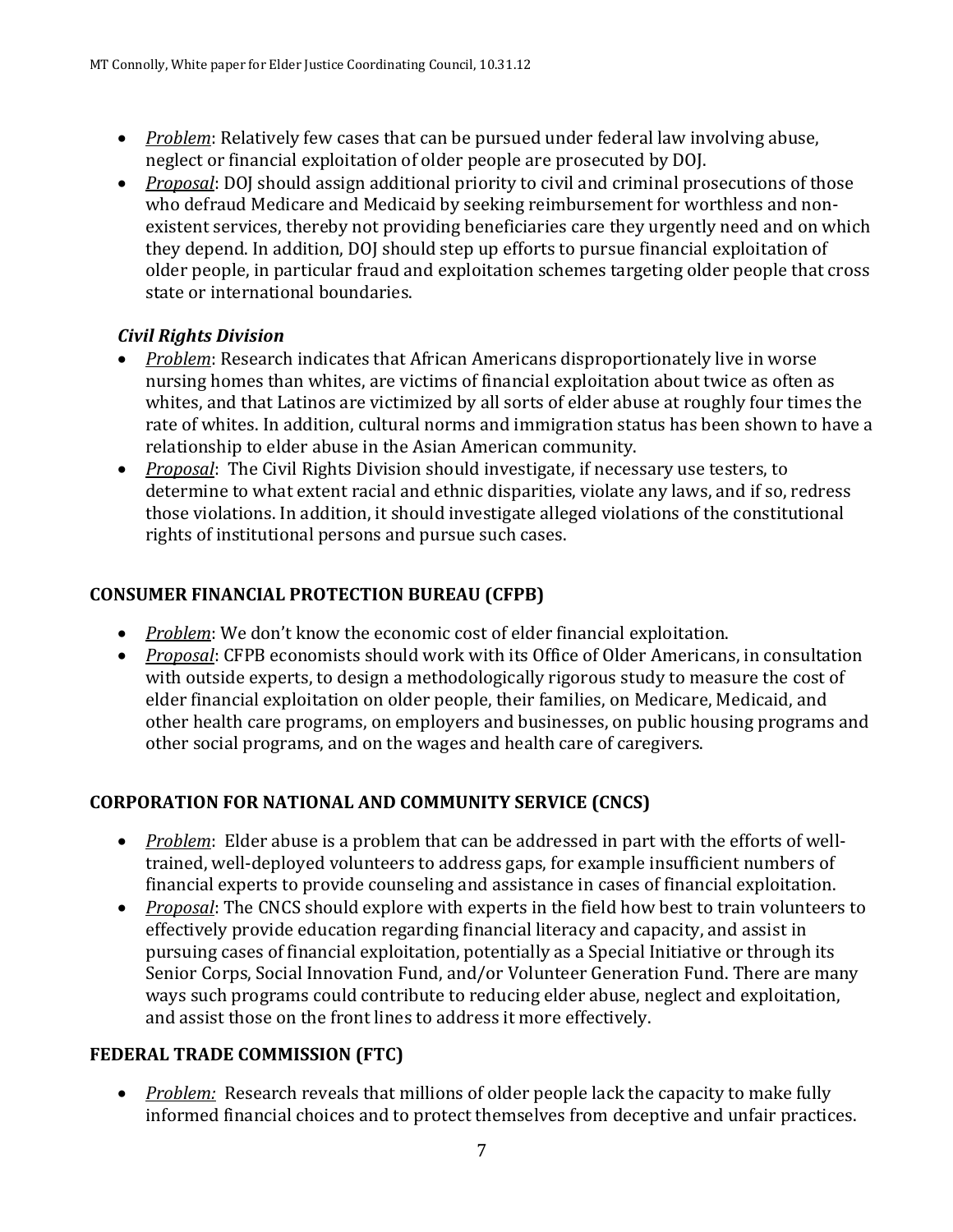- *Proposal:* FTC should develop and implement consumer protection programs designed for people with diminishing capacity including those whose diminished capacity to make financial decisions goes undetected and unaddressed.
- *Problem:* Long term and congregate care providers that don't receive Medicare and Medicaid, or that are subject to uneven oversight or regulation, often evade review and action when they abuse, neglect or exploit those for whom they provide care.
- *Proposal:* The FTC should develop a consumer protection-based enforcement initiative to protect consumers of long term care from providers not bound by Medicare and Medicaid rules and oversight, and other protections.

### **DEPARTMENT OF HOUSING AND URBAN DEVELOPMENT**

- Elder abuse victims often require emergency shelter, transitional housing, or public housing because they have lost their homes by exploitation or are in danger of abuse or neglect where they live.
- The Department of Housing and Urban Development (HUD) should assure that people victimized or at risk for elder abuse have priority access to affordable housing and shelter.

### **DEPARTMENT OF LABOR**

- As a growing number of older people require care, and increasing numbers wish to receive that care at home, we will need a well-trained workforce to provide decent care. Yet we will experience growing workforce shortages and insufficient training and compensation of caregivers.
- The Department of Labor should promote fair labor standards for in-home caregivers and develop and make available training to prevent and address elder abuse.

### **UNITED STATES POSTAL SERVICE**

- Problem: Millions of older people are financially exploited in ways that use the United States mail.
- Proposal: The Postal Service should designate a point person in countries where financial exploitation schemes originate, who can assist in the coordination of cross-boarder efforts to address and prevent financial exploitation. In addition, the Postal Service should identify all relevant repositories of data from any source that might be useful in pursuing financial exploitation cases.

### **SOCIAL SECURITY ADMINISRATION (SSA)**

- *Problem*: We have not measured Rep Payee fraud or developed measures to prevent it.
- *Proposal*: SSA should work with its Office of Inspector General to measure the extent and cost of Rep Payee fraud and begin to develop programs to prevent it.

### **DEPARTMENT OF THE TREASURY**